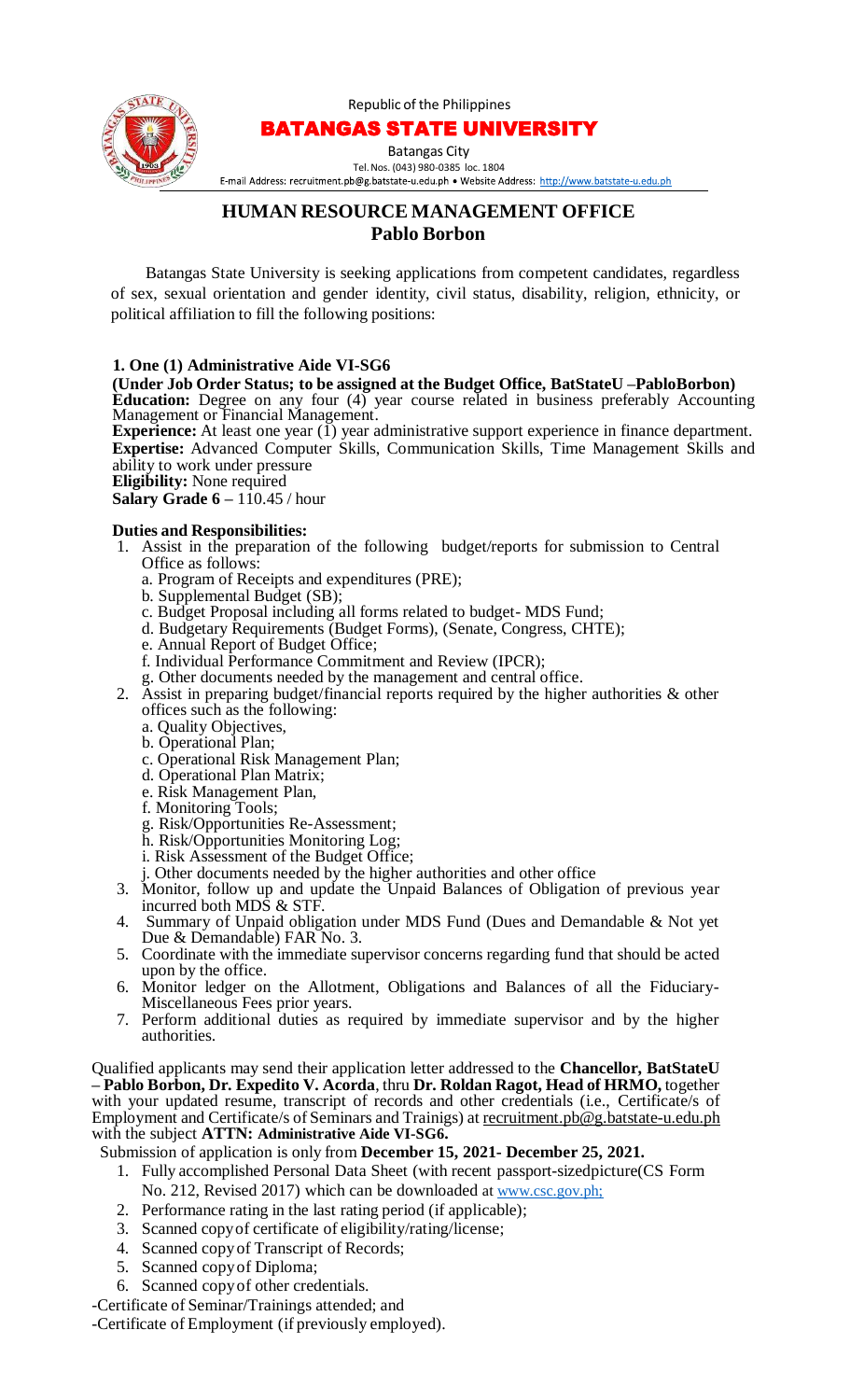The above position is for immediate hiring. Terms and condition of employment will bediscussed during interview. For additional information you may also call 980-0385 local 1804.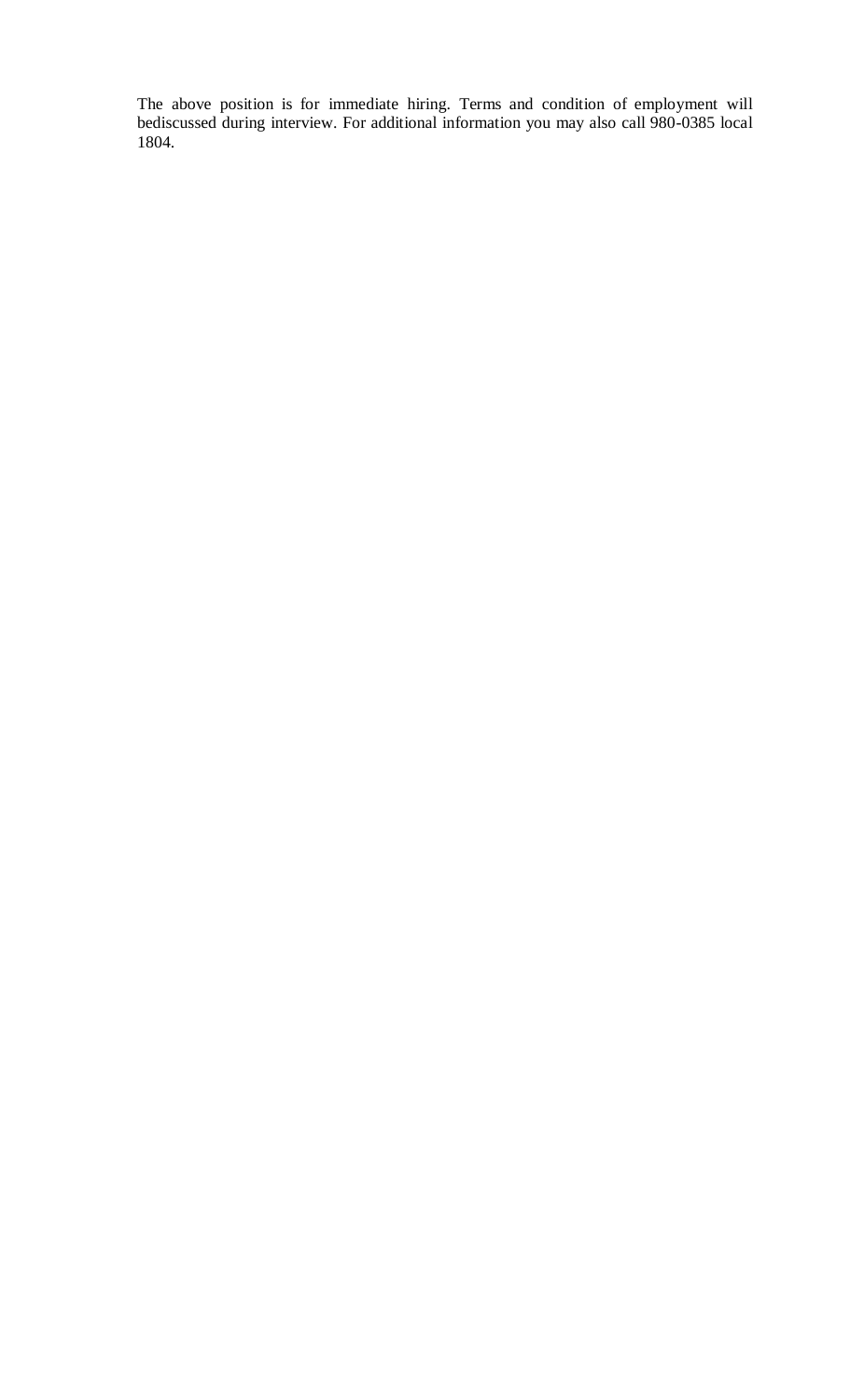Republic of the Philippines



# BATANGAS STATE UNIVERSITY

Batangas City Tel.Nos. (043) [980-0385](mailto:recruitment.pb@g.batstate-u.edu.ph) loc. 1804

E-mail Address: recruitment.pb@g.batstate-u.edu.ph • Website Address: http://www.batstate-u.edu.ph

# **HUMAN RESOURCE MANAGEMENT OFFICE Pablo Borbon**

Batangas State University is seeking applications from competent candidates, regardless of sex, sexual orientation and gender identity, civil status, disability, religion, ethnicity, or political affiliation to fill the following positions:

## **2. One (1) Administrative Aide III-SG3**

#### **(Under Job Order Status; to be assigned at the Resource Management Office, BatStateU – Rosario)**

**Education:** Degree on any four (4) year course related in business.

**Experience:** At least one year (1) year work experience.

**Expertise:** Sales and Marketing, Microsoft Office, Record Keeping, Inventory Management and Written and Verbal Communication.

**Eligibility:** None required

**Salary Grade 3 –** 92.54 / hour

## **Duties and Responsibilities:**

- Responsible for the overall operation of RGO;
- Conduct inventories of all items of each business units;
- Prepare and submit monthly inventory uniforms, books and other items to RGO PB;
- Request items for sale as inventories and ensure adequate stocks of each item;
- Monitor and supervises canteen operations;
- Ensure completeness of documentary requirements and must be knowledgeable on the work instructions of each transacton;
- Establish rapport with other staff, supervisors, administration and other stakeholders of the university;
- Develop and suggest new business ideas; and
- Perform other tasks that may be assigned from time to time

Qualified applicants may send their application letter addressed to the **Chancellor, BatStateU – Pablo Borbon, Dr. Expedito V. Acorda**, thru **Dr. Roldan Ragot, Head of HRMO,** together with your updated resume, transcript of records and other credentials (i.e., Certificate/s of Employment and Certificate/s of Seminars and Trainigs) at recruitment.pb@g.batstate-u.edu.ph with the subject **ATTN: Administrative Aide III-SG3.**

## Submission of application is only from **December 15, 2021- December 25, 2021.**

- 7. Fully accomplished Personal Data Sheet (with recent passport-sizedpicture(CS Form No. 212, Revised 2017) which can be downloaded at www.csc.gov.ph;
- 8. Performance rating in the last rating period (if applicable);
- 9. Scanned copyof certificate of eligibility/rating/license;
- 10. Scanned copyof Transcript of Records;
- 11. Scanned copyof Diploma;
- 12. Scanned copyof other credentials.

-Certificate of Seminar/Trainings attended; and

-Certificate of Employment (if previously employed).

The above position is for immediate hiring. Terms and condition of employment will bediscussed during interview. For additional information you may also call 980-0385 local 1804.